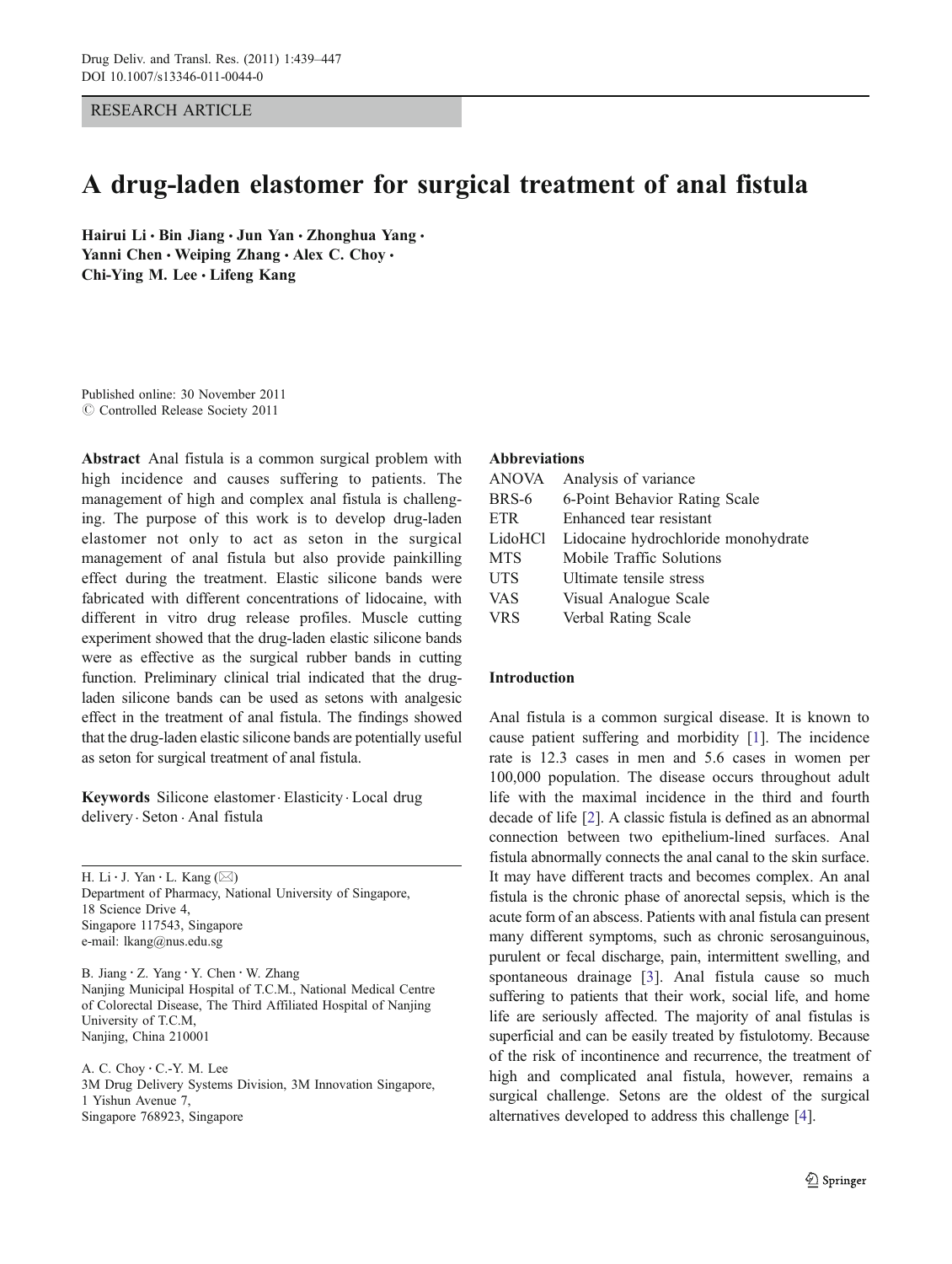<span id="page-1-0"></span>A seton is a thread of foreign material inserted through the fistulous track to aid the healing of fistula. It was used to treat anal fistula because it causes a chronic inflammatory reaction, stimulating fibrosis that fixes and prevents retraction and separation of sphincter muscle when it is divided in order to protect the sphincter continuity during the procedure [[5\]](#page-8-0). A variety of materials have been used as seton: suture, stainless steel wire, herbal medicated thread, self-locking cable, silicone, thread, and rubber bands [[5,](#page-8-0) [6\]](#page-8-0). However, the seton treatment is deemed cumbersome, too slow, and usually causes great pain to patient [[7](#page-8-0)]. The seton treatment is usually performed under general anesthesia [\[8](#page-8-0)–[11](#page-8-0)], local anesthesia, or oral medication [\[1](#page-8-0), [4](#page-8-0), [9,](#page-8-0) [12\]](#page-8-0). In some cases, when a seton was tightened or replaced, general anesthesia has to be given repeatedly [\[11](#page-8-0), [13](#page-8-0)]. The average cut-out time varies from several days to several months, which depends on the tension on the seton, fistula complexity, and associated underlying pathology [[6\]](#page-8-0). During the treatment, cutting setons can cause severe discomfort for the treated patients due to the tension on the seton and due to the long course of the treatment [\[14](#page-8-0)]. For some operations, patients were given oral pain medications following the operation [[4\]](#page-8-0). However, during the operation, general anesthesia would

Fig. 1 a Illustration of an elastic band as seton in the treatment of anal fistula. Reprinted from reference [[4\]](#page-8-0), with permission from Elsevier. b Fabrication of drug-laden elastic silicon band; c silicone curing involving addition reaction. Reprinted from reference [[27\]](#page-8-0), with permission from Elsevier

cause certain side effects to patients while oral pain medication cannot last long. Thus, it is important to develop a local drug delivery system, which is able to relieve the pain of patients during the wound healing process.

An elastic band or rubber band is a commonly used seton [[15,](#page-8-0) [16](#page-8-0)]. An elastic band used as seton has the advantage that it can cut slowly through the fistula tract while being used as drains too. The seton can be progressively tightened without replacement [\[17\]](#page-8-0). Figure 1a is the illustration of surgical technique that elastic band is used as a cutting seton in treating complex anal fistula [\[4](#page-8-0)]. An elastic band was passed through the fistulous tract and tightened by applying a silk thread to make a tie across it. The seton was then tightened to the desired tension at designated time. Drug-laden elastic bands combine the cutting function and analgesic effect, and the elasticity of the rubber bands can be compared to normal rubber bands used in clinical settings; however, such drug-laden elastic bands have never been reported to the best of our knowledge. One of the reasons is because the incorporation of drug into the rubber bands can compromise the elasticity of the rubber bands, so that such rubber bands were difficult to fabricate.

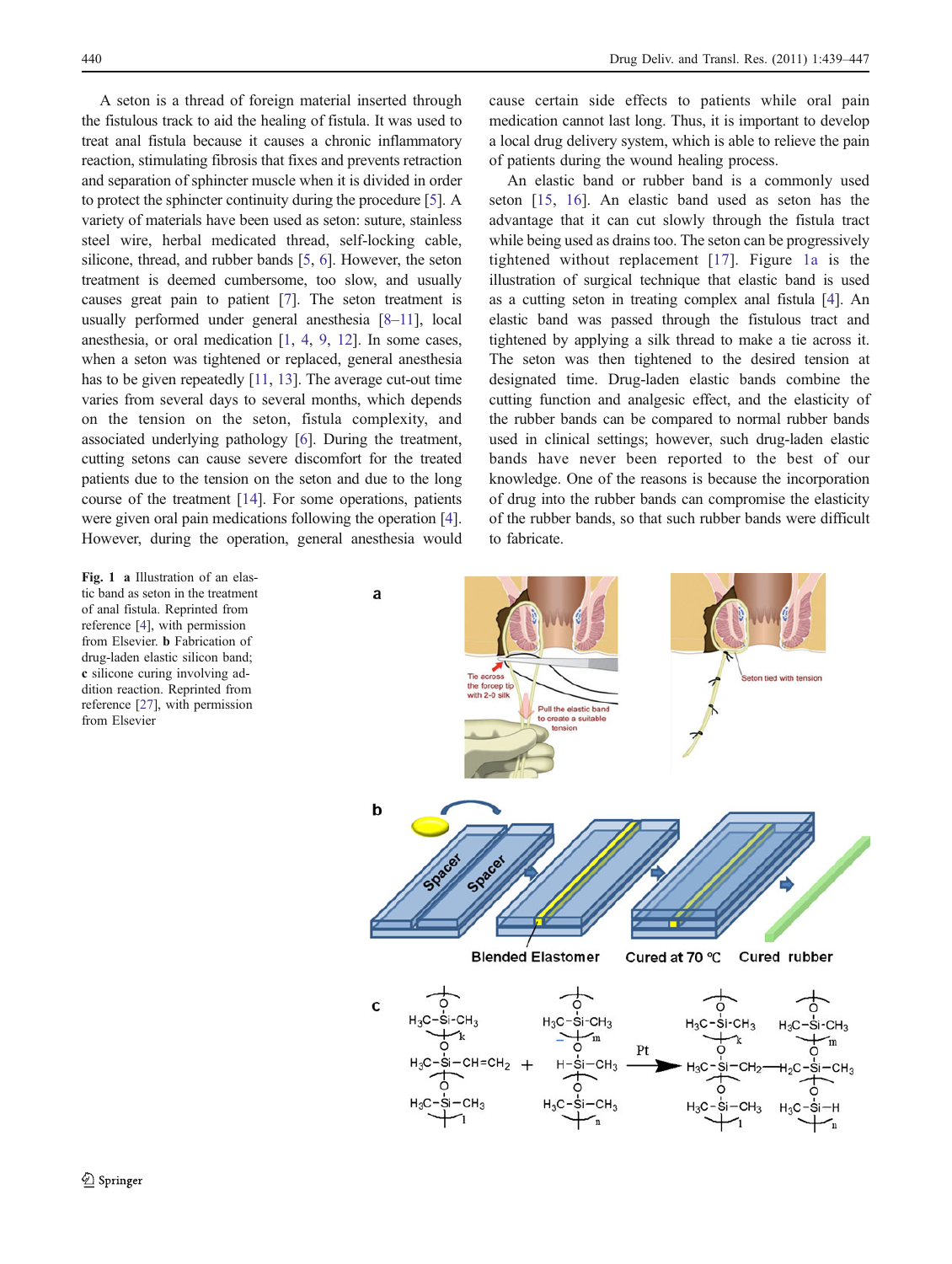In this study, we incorporated lidocaine into silicone elastomer to form elastic silicone bands for the surgical treatment of anal fistula, and lidocaine would be released from the elastic bands to relieve the pain of patients during the course of treatment. Silicone elastomer has been extensively used for many biomedical applications [[18\]](#page-8-0). It has been reported as carriers for controlled release of watersoluble drugs, hydrophobic drugs, as well as protein drugs [\[19](#page-8-0)–[22](#page-8-0)]. The method does not necessarily require the use of organic solvents or heating, and silicone formulations are chemically stable and do not change in vivo; therefore, they can be easily removed when the treatment has to be discontinued. Different silicone formulations have been reported, including injectable silicone implants for vaccine delivery, silicone elastomer vaginal rings for delivering HIV microbicide, anti-infective silicone central venous catheters [\[23](#page-8-0)–[25](#page-8-0)]. Here, a drug-laden elastomer was used to fabricate elastic silicone bands. In vitro drug release from such elastic silicone bands was examined and muscle cutting experiment was conducted to predict its surgical applications. Moreover, preliminary clinical data was collected to better evaluate the drug-laden elastic silicone bands. The aim of our work is to develop painkilling elastic silicone bands as setons to provide some analgesic effect during the fistula treatment process.

## Materials and methods

Silicone elastomer (SILASTIC® Biomedical Grade enhanced tear-resistant (ETR) Elastomer, Q7-4720) was a gift from Dow Corning (it has passed safety tests for being implanted in human for up to 29 days). Lidocaine Hydrochloride monohydrate (LidoHCl) was purchased from Sigma. All chemicals were used as supplied.

Fabrication of drug-laden elastic silicone bands

Silicone elastomer SILASTIC® Q7-4720 is supplied as a two-component kit (parts A and B). Part A contains a platinum catalyst and part B contains a cross-linker which has silicone hydride groups (Si-H). In order to obtain drugladen rubber bands with best elasticity, different ratio of parts A and B (1:1, 2:1, 4:1, 10:1, 20:1) were tested together with different content of LidoHCl (0%, 1%, 5%, 10%) incorporated into the elastomer. Parts A, B, and LidoHCl were mixed by grinding until a homogeneous mixture was formed. The mixture was then molded in a groove mold (Fig. [1b](#page-1-0)) and heated at 70°C for about 18 h to allow the silicone elastomer to be completely cured. After the cured silicone bands were removed from the mold, residual elongation test was carried out to find out the optimal condition for the fabrication. Drug distribution

inside the silicone bands was then evaluated by microscope imaging (Nikon Eclipse Ti).

#### Mechanical test

After being stretched and allowed to retract, the residual elongation of a specimen was tested to find the optimal fabrication conditions. The specimens were sectioned to about 60 mm and stretched, at an even rate, to a length three times that of the original. The specimen was held for 10 min by two clips, released quickly without it snapping back, and then the specimen was allowed to rest for 10 min. At the end of the 10-min resting period, distance was measured between the bench marks. The elongation was calculated as follows:

$$
E = 100(L - L_o)/L_o
$$

- $E$  is the elongation in percentage;<br> $L$  is the observed distance betwee
- is the observed distance between bench marks on the extended specimen;
- $L<sub>o</sub>$  is the original distance between bench marks (use same units for  $L$  and  $L_0$ ).

In addition to the residual elongation, other mechanical properties of silicone bands were also tested according to the American Society for Testing and Materials standard D638-10 specifications. Samples were first sectioned to 40 mm lengths, and a 20-mm section was marked in the middle of the sample with nondestructive ink. Precise measurement of the length was taken  $(L_0)$  to calculate the Strain. Width  $(W_0)$  and thickness  $(H<sub>o</sub>)$  measurements were taken at three different points along the marked portion to get an averaged crosssection area for stress calculation. Specimens were clamped at each end up to demarcated margins using Mobile Traffic Solutions (MTS) Advantage™ 100/200-N capacity pneumatic grips and tested at 50 mm/min crosshead velocity. Specimens were tensile loaded to failure at a 20-Hz polling rate. Stress and strain values were obtained by using the MTS TestWorks 4 Application Software. Stress–strain graphs were generated separately in post-processing. Formulas included as follows:

Tensile strength  $(\sigma)$ , also known as tensile stress, is the loading on the specimen per unit area.

 $\sigma =$  Load/Cross – sectional area

Strain  $(\varepsilon)$  is defined as the change in gauge length relative to the original gauge length.

$$
\varepsilon = (L - L_0)/L_0
$$

Ultimate tensile stress (UTS) is the maximum stress loading before material failure.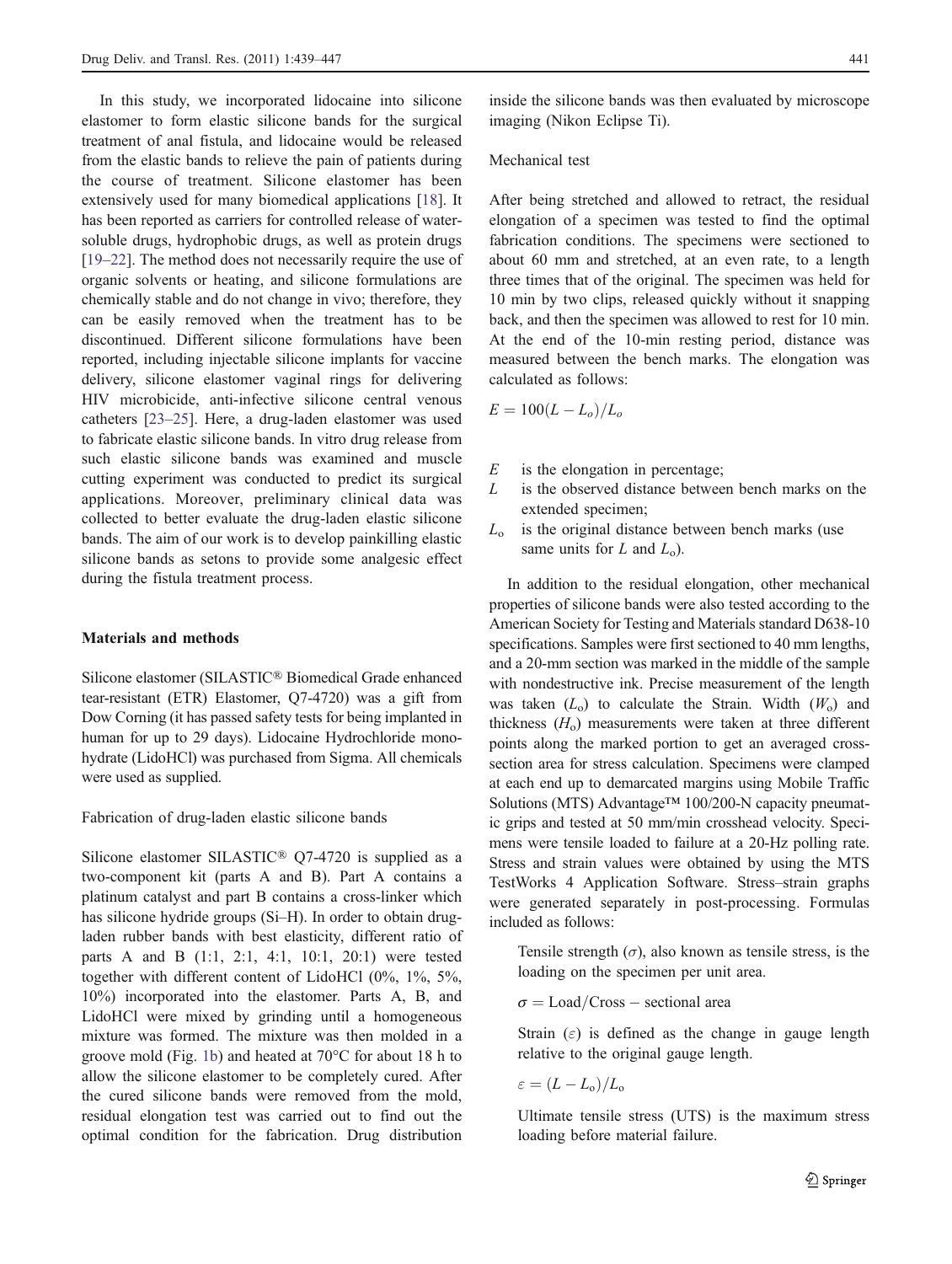Young's Modulus is the modulus of elasticity, calculated by extending the initial linear segment of the stress- strain curve and deriving its gradient. Higher values indicate stiffer and more resistant to elastic deformation.

#### In vitro release study

Each sample was placed in a test-tube containing 10 ml of phosphate-buffered saline (pH 7.4), which was then placed in an incubator at 37°C. At designated times, the release test solutions were entirely replaced with fresh ones. Samples were analyzed with a ultraviolet spectrophotometer (Shimadzu UV-1800) at wavelength 216.5 nm to determine the concentration of released LidoHCl [\[26\]](#page-8-0). A series of different concentrations of LidoHCl in phosphate-buffered saline (pH 7.4) was prepared and determined to draft a calibration curve. To offset the presence of any degradation products of the silicone elastomer that could affect the spectrophotometric determination, blank silicone bands without LidoHCl were prepared and used in the in vitro release study together with drug-laden samples. After release testing, samples were taken out from release solution and dried at room temperature. Then the samples were subjected to the residual elongation test again.

# Muscle cutting study

In order to evaluate the cutting function of the silicone bands, anal sphincter muscle was extracted from a pig. The seton was placed around the muscle and a thread was applied to make a tie across it, similar to the illustration of Fig. [1a](#page-1-0). The seton was then tightened with tension and placed in sterile phosphate-buffered saline (pH 7.4) at 4°C for several days. The seton was cut and removed from the muscle at days 0 (immediately cut after tighten), 3, and 6. Pictures were taken and the thickness of the muscle was measured to evaluate cutting depth. Surgical rubber bands were used as a positive control. The muscle cutting was calculated as follows:

Muscle cutting  $= 100(l_o - l)/l_o$ 

| Muscle<br>cutting | is the muscle cutting in percentage;                                  |
|-------------------|-----------------------------------------------------------------------|
|                   | is the width of muscle after being tightened<br>and cut:              |
| $l_{\rm o}$       | is the original width of muscle (use same<br>units for l and $l_0$ ). |

# Preliminary clinical trial

The preliminary clinical trial was approved by the ethical committee of Nanjing Municipal Hospital of T.C.M. Four male patients aged between 38 and 44 with anal fistula were involved in this preliminary clinical trial. Two patients in the control group were applied with surgical rubber bands as seton. The other two patients in the testing group were applied with 0.1% and 1% LidoHCl-laden silicone bands as seton, respectively. All the setons were loosely tied during the first few days, and then the setons were tightened at appropriate time. For the control group and the patient applied with 0.1% LidoHCl laden silicone band, intravenous tramadol hydrochloride was given at 2 ml/h on the first day after operation and the seton-tightening days. For the patient applied with the 1% LidoHCl laden silicone band, no extra analgesic was used.

Four different pain intensity rating methods were used to measure the pain during seton treatment. These included: (1) the Visual Analogue Scale (VAS), rating from 0 to 10; (2) the Verbal Rating Scale (VRS), rating from 0 to 3; (3) Wong-Baker face, rating from 0 to 6; (4) 6-point Behavior Rating Scale (BRS-6), rating from 1 to 6. In all these methods, the pain intensity increases with a higher number. Pain intensity was rated using these methods after the first 3 days of operation and on the seton tighten day and the day after it. Severe pain usually occurs especially on these chosen days.

# Results

Fabrication of drug-laden silicone bands

When fabricated at parts  $A/B=1:1$ , which was recommended by the manufactures for non drug-laden elastomer applications, increased LidoHCl loading led to greater elongation of silicone band, and the silicone band became more fragile (Fig. [2a](#page-4-0)). If the silicone band is too fragile, it may be broken and difficult to cut the muscle when stretched in patients used as seton for anal fistula. Therefore, we need to make sure the elastic silicone bands are firm enough so that they will not break upon stretching. When the ratio of parts A/B was adjusted to 10:1, the residual elongation of LidoHCl-laden silicone bands was the least for every concentration of drug, which would be beneficial to clinical applications as cutting seton.

The stress–strain curves of silicone bands with different drug loading indicated their elastomeric and toughness properties (Fig. [3\)](#page-4-0). The values of UTS and Young's modulus were showed in Table [1.](#page-5-0) Comparisons between groups were made using analysis of variance (ANOVA). A value of  $p<0.05$  was considered significant. For UTS, there was significant difference between 10% LidoHCl and Blank/ 1%LidoHCl groups. It indicated that increased drug loading required less amount of stress for breakage and thus more fragile. For Young's Modulus, there was no significant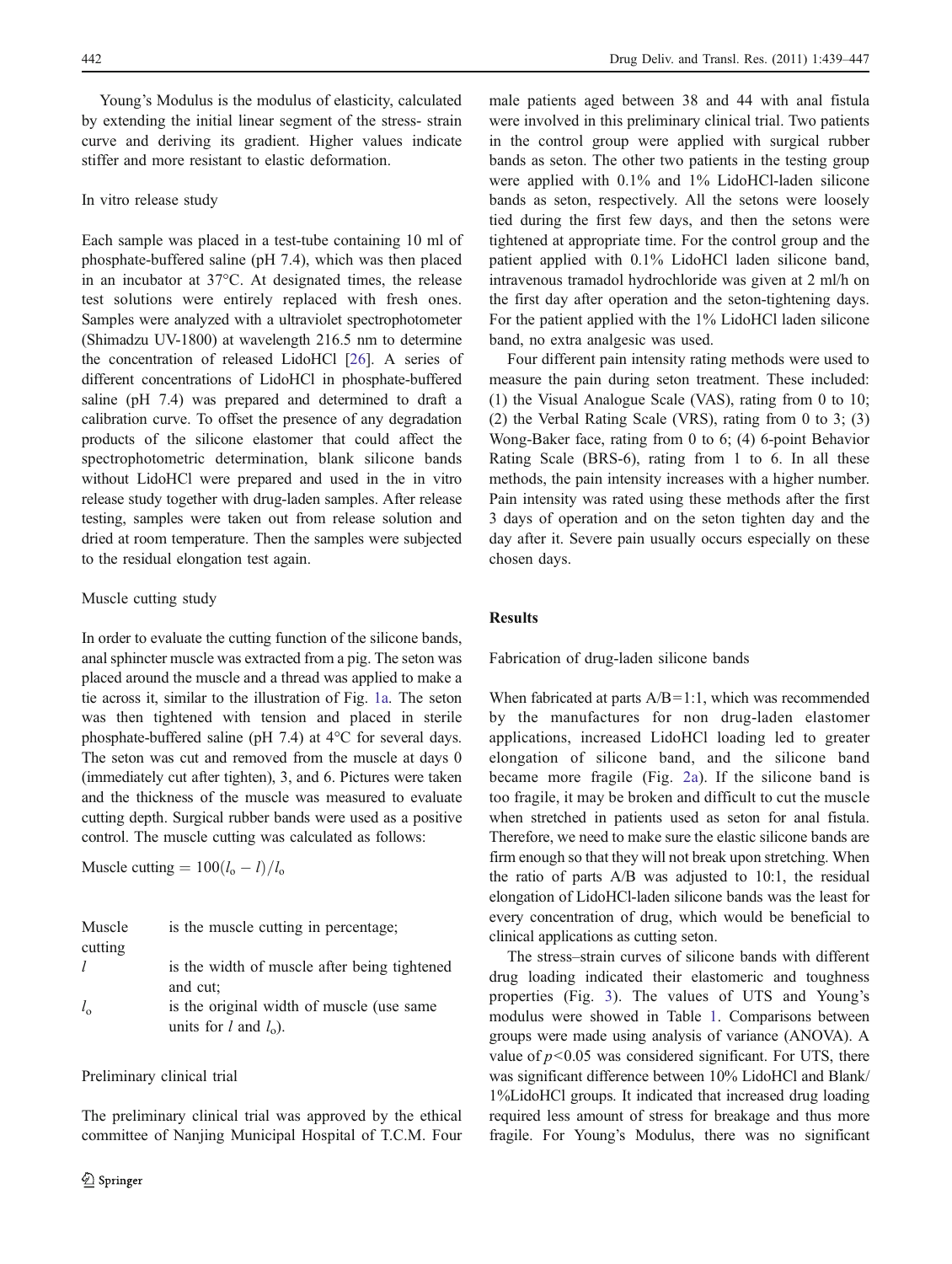<span id="page-4-0"></span>Fig. 2 a Results of residual elongation test of cured silicone bands. Each point represents mean±standard deviation of data from three independent samples. b Cross section of cured silicone bands via microscope imaging. Upper left, blank silicone band; *upper right*, 1% LidoHCl laden silicone band; lower left, 5% LidoHCl laden silicone band; lower right, 10% LidoHCl laden silicone band. c Residual elongation of silicone bands of different drug loading before and after 9 months' in vitro release test. Each point represents mean±standard deviation of data from three independent samples



difference among different groups, which showed the stiffness of different drug loading silicone bands was similar.

Figure 2b shows the cross section of silicone bands with different concentration of LidoHCl when fabricated at the



Fig. 3 Stress–strain curves of silicone bands with different drug loadings (From top: 1%, blank, 5% and 10%)

optimal ratio of part A: part B via microscopy. For blank silicone band, it was more transparent, when increasing the LidoHCl loading in the silicone band, more black dots appeared, which showed the presence of LidoHCl crystals. The drug was uniformly distributed within the silicone band.

In vitro release study

A two-phase release profile was observed. There was a relatively rapid release in the first stage (about 30–40% of LidoHCl release in 24 h), followed by a sustained but slow release over prolonged time period, about 40–50% of the drug released in 4 weeks. For different LidoHCl concentration, the release profile was shown in Fig. [4a](#page-5-0). In Fig. [4a](#page-5-0) (i), it was shown that the release rate had the tendency to increase with increased LidoHCl concentrations. The Fig. [4a](#page-5-0) (i) inset showed the systems had a burst release in the first few hours. The release amount can be adjusted by incorporating different amount of LidoHCl in the silicone band as shown in Fig. [4a](#page-5-0) (ii). When 5% LidoHCl-laden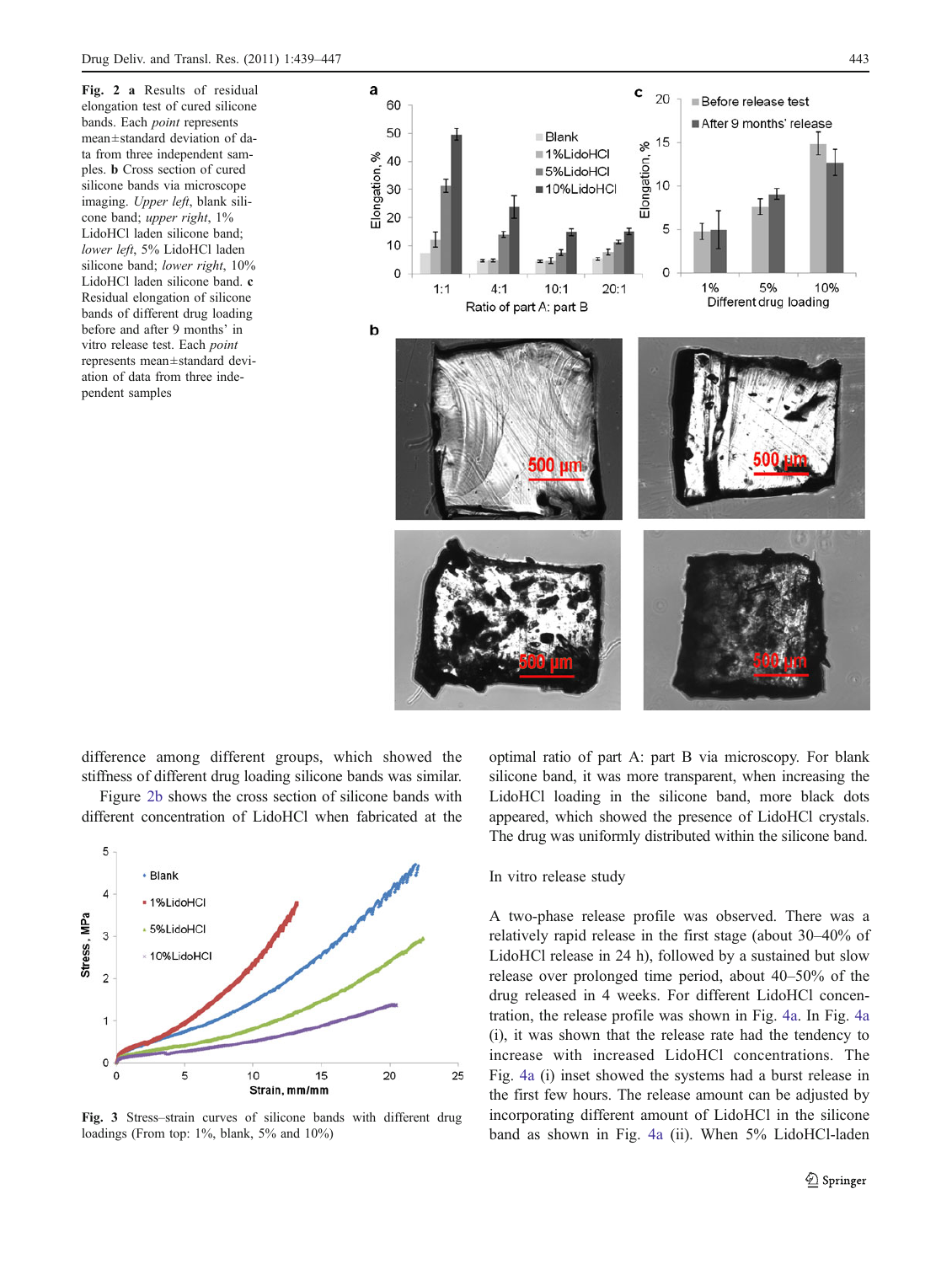<span id="page-5-0"></span>Table 1 Mechanical properties of silicone bands with different drug loading ( $n=5$ , mean $\pm$ standard deviation)

|                       | <b>Blank</b>      | 1% LidoHCl        | 5% LidoHCl      | 10% LidoHCl       |  |  |
|-----------------------|-------------------|-------------------|-----------------|-------------------|--|--|
| UTS (MPa)             | $4.5 \pm 1.0$     | $4.4 \pm 1.2$     | $2.5 \pm 0.6$   | $1.3 \pm 0.5$     |  |  |
| Young's Modulus (MPa) | $1.018 \pm 0.049$ | $1.157 \pm 0.200$ | $1.137\pm0.333$ | $0.889 \pm 0.194$ |  |  |

silicone bands were fabricated with different molds, i.e., thick mold and thin mold with the same length, the release profiles were shown in Fig. 4b. The release rate decreased slightly as the thickness of rubber increased. Thus different release profiles can also be achieved by adjusting the thickness of silicone bands.

When drugs were loaded into the silicone bands, their mechanical properties may change after the drugs released. So the residual elongation test was carried out after a period of 9 months' release. Figure [2c](#page-4-0) showed the residual elongation results. Without any breakage appearing, there was no significant difference between the two time points for each drug loading using t test. A value of  $p<0.05$  was considered significant.

#### Muscle cutting study

To demonstrate that the drug-laden silicone bands are as effective as the normal rubber bands used in clinical surgery, muscle cutting experiment was conducted. Comparisons between groups were made using ANOVA. A value of  $p<0.05$  was considered significant. From Fig. [5](#page-6-0), we can see that there was no significant difference in muscle cutting effect among drug-laden silicone bands and the controls on days 0, 3, and 6.

## Preliminary clinical trial

The setons were tightened on the seventh and eighth day after treatment for the two patients (C1 and C2 in Table [2,](#page-6-0)) in the control group, and on the sixth and ninth day for the patients applied with 0.1% LidoHCl laden silicone band (T1 in Table [2](#page-6-0)) and 1% LidoHCl laden silicone band (T2 in Table [2](#page-6-0)), respectively. The result of pain intensity for all the patients during seton treatment was shown in Table [2.](#page-6-0) Comparisons between the control group and T1/T2 were made using ANOVA for each pain rating method. A value of  $p<0.05$  was considered significant. There was no significant difference between control group and T1 for all the pain rating methods. There was no significant difference between control group and T2 for all the pain methods except Wong-Baker face method. Wong-Baker face method showed the patient applied with 1% LidoHCl laden silicone band suffered less pain than the patients in control group ( $p$ <0.05). The result indicated that the drugladen silicone band not only can be used as seton (T1) but

Fig. 4 In vitro release of drugladen silicone bands. a silicone bands with different drug loading. b Thin and thick silicones bands with the same drug loading concentration. Data points represent mean±standard deviation of data from three independent samples

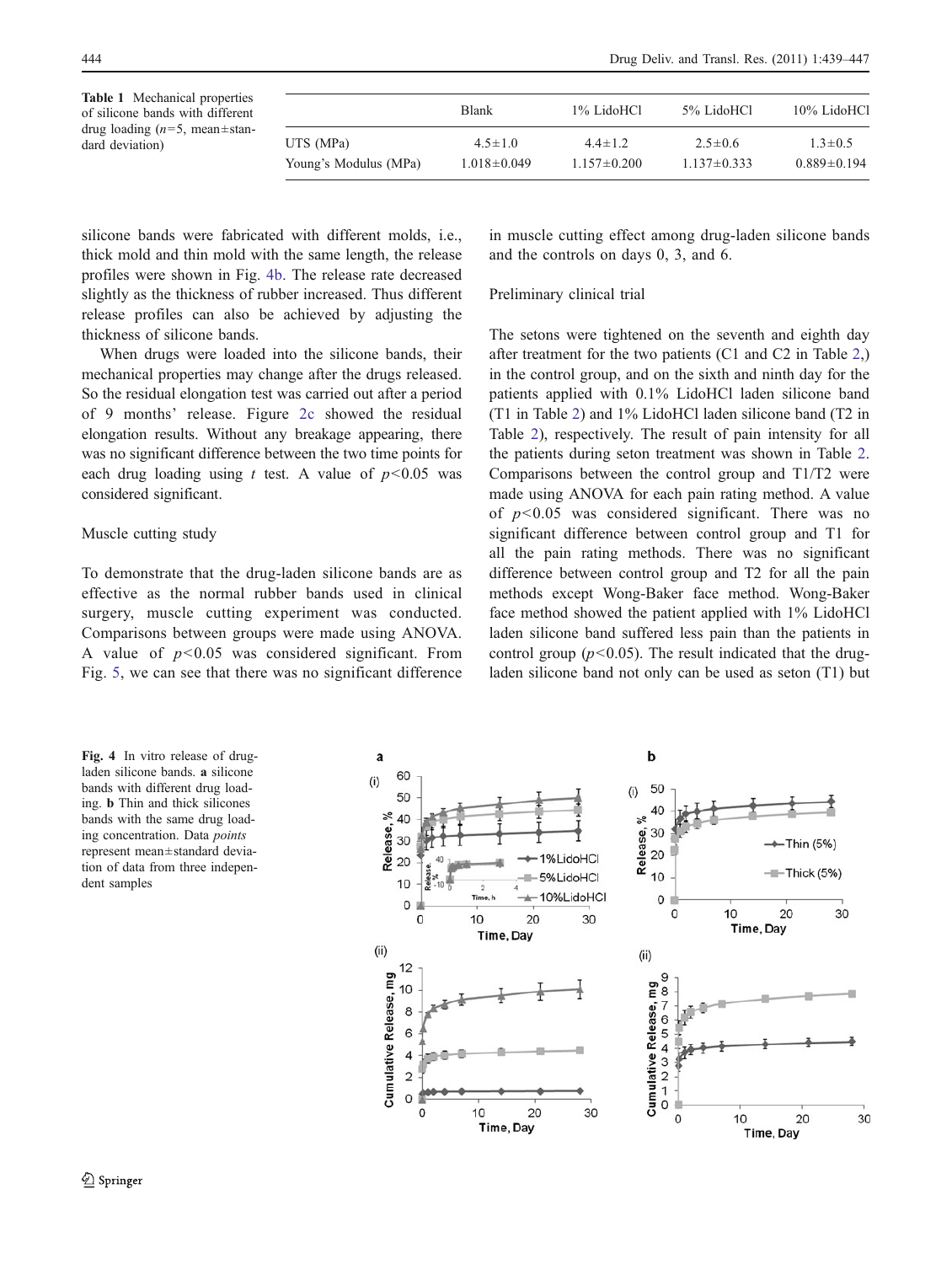<span id="page-6-0"></span>Fig. 5 Muscle cutting experiment. a images of muscles after applying silicone bands; b muscle cutting result in percentage. Each point represents mean± standard deviation of data from three independent samples



only can provide with analgesic effect (T2) in the treatment of anal fistula.

# Discussion

Silicone elastomer SILASTIC® Q7-4720 was supplied as a two-component kit (parts A and B) that consists of dimethyl and methyvinyl siloxane copolymers and reinforcing silica. Besides, part A contains a platinum catalyst and part B contains a volatile inhibitor and a cross-linker which has silicone hydride groups (Si–H). When the two parts were mixed and the inhibitor was driven by heating, the curing reaction was catalyzed (Fig. [1c](#page-1-0)) [[27](#page-8-0)]. When LidoHCl was mixed together with parts A and B, it seemed that LidoHCl would affect the curing process from Fig. [2.](#page-4-0)

Table 2 Pain intensity in the control group (C1 and C2) and the test group (T1 and T2) during seton treatment using different pain rating methods

| Time                        | <b>VAS</b>     |                |   | <b>VRS</b>     |                |                | Wong-Baker face |    |                |                | BRS-6          |                |                |                |    |                |
|-----------------------------|----------------|----------------|---|----------------|----------------|----------------|-----------------|----|----------------|----------------|----------------|----------------|----------------|----------------|----|----------------|
|                             | C <sub>1</sub> | C <sub>2</sub> |   | T <sub>2</sub> | C <sub>1</sub> | C <sub>2</sub> | T1              | T2 | C <sub>1</sub> | C <sub>2</sub> | T1             | T2             | C <sub>1</sub> | C <sub>2</sub> | T1 | T <sub>2</sub> |
| Day 1                       | 4              | 4              | 5 | 4              | 2              |                |                 |    | 6              | 4              | 6              | 4              | $\overline{4}$ | 3              | 4  | 3              |
| Day 2                       | 4              | 6              | 4 | 4              | 2              | 2              |                 |    | $\overline{4}$ | 6              | 4              | 4              | 3              | 5              | 3  | 3              |
| Day 3                       | 4              | 4              | 4 | 3              | 2              |                |                 |    | $\overline{4}$ | 4              | $\overline{4}$ | 2              | 3              | 3              | 3  | 3              |
| Tighten days                | 6              | 3              | 5 | 5              | 2              |                | 2               | 2  | 6              | $\overline{4}$ | 6              | $\overline{4}$ | $\overline{4}$ | 3              | 4  | $\overline{4}$ |
| Second day after tightening | 4              | 6              | 4 | 4              | 2              | 2              |                 |    | 6              | 6              | 4              | 4              | 4              | 4              | 3  | 2              |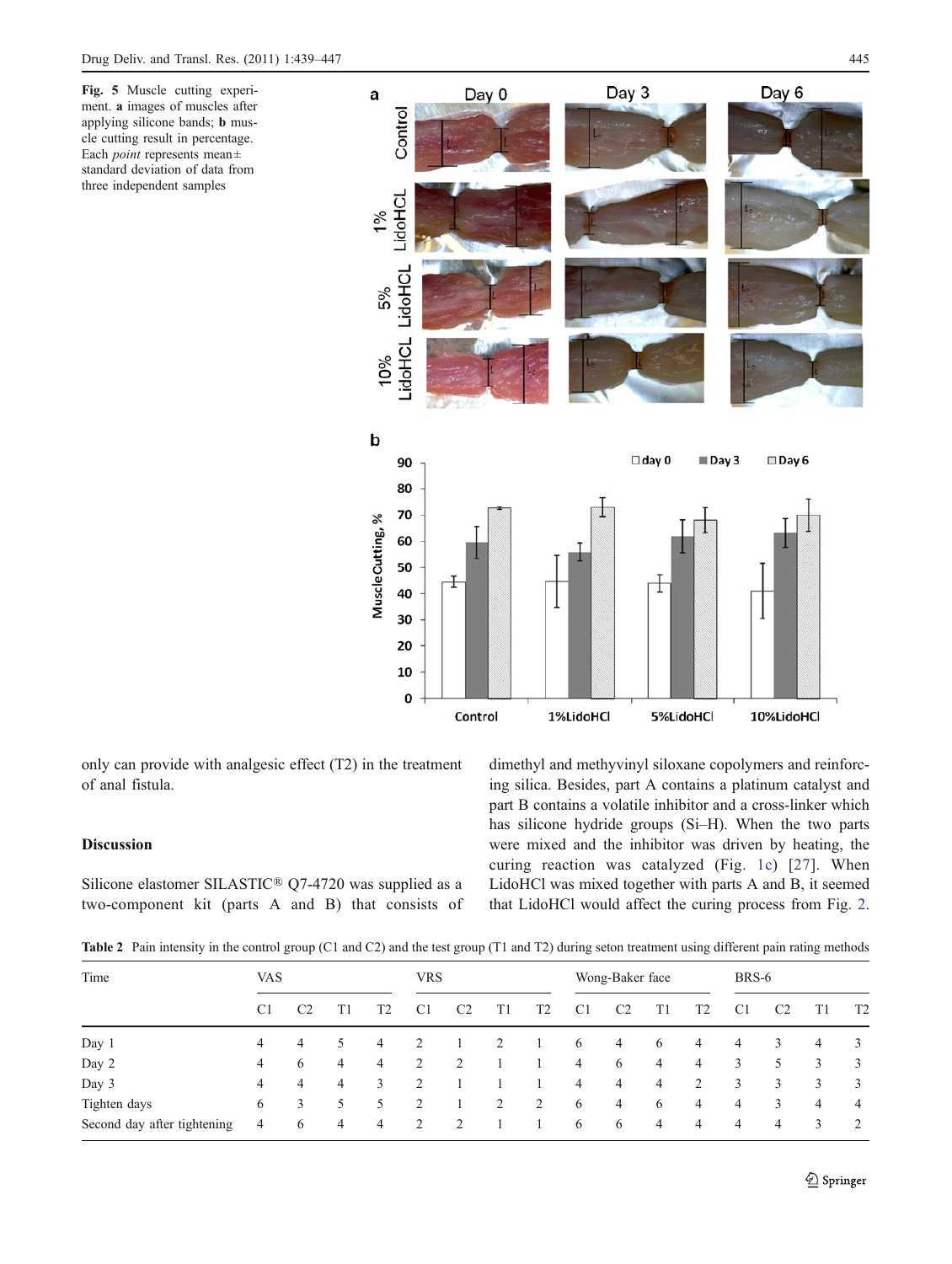This is because the platinum catalyst used for hydrogenation is very susceptible to "poisoning", i.e., the curing process may be inhibited easily by certain chemicals [\[28](#page-8-0)]. Compounds containing basic nitrogen are one kind of these "poisonous" chemicals that have inhibiting effects on the platinum catalysts, due to their unshared pair of electrons. When the nitrogen atom is shielded by adding protic acids to the compounds, this inhibiting effect can be neutralized [\[29](#page-8-0)]. We had also tried to incorporate lidocaine base into the silicone rubber. However, the rubber was not cured at all when heating even for a week at  $60^{\circ}$ C, which is just below the melting point of lidocaine (66–69°C). When heated at a higher temperature more than the melting point, lidocaine would evaporate from the elastomer. For LidoHCl salt, part of the nitrogen atoms was shielded because of formation of salt, and the inhibiting effect is less than that of lidocaine base. However, the inhibiting effect increased with the increase of the concentration of LidoHCl when the ratio of parts A and B is 1:1. When the ratio of parts A/B increased from 1:1 to 10: 1, the absolute amount of part A increased thus the absolute amount of platinum increased, which can partly offset the inhibition effect of LidoHCl. However, when the ratio of parts A/B increased, the absolute amount of the cross-linker which is located in part B would decrease. If the cross-linker is not adequate, the cure process can also be inhibited, so the ratio of parts A/B cannot increase indefinitely. Besides, the ratio of parts A/B also has an effect on the network density of the cured silicone elastomer [\[18](#page-8-0)]. Less cross-linker may allow a higher density of the cured silicone on the condition that it is enough for the cross-linking process. This is because the cross-linkers usually contain more than one silicone hydride group (Si–H), and it can be linked to various silicone vinyl groups (Fig. [1c\)](#page-1-0). Less cross-linker increases the possibility that one cross-linker will be linked to more silicone vinyl groups, thus obtains a higher density. The "poisoning" of platinum catalyst also reflects in the curing time, since the platinum catalyst acts as accelerator of the polymerization reaction. If no drug was added in the mixture of parts A and B, silicone band with constant elasticity was obtained in about 3 h at 70°C. However, when drug was introduced into the elastomer, longer curing time was needed. In this study, 18-h curing time was chosen, since it is long enough to obtain silicone bands with constant elasticity for all conditions.

The release profiles of LidoHCl from the silicone bands showed that our systems had a burst release, which may be beneficial to the treatment of anal fistula, since patients usually feel most painful at the initial treatment stage. The burst release may be due to the high solubility of LidoHCl in aqueous release solution, so that drugs on the surface dissolved quickly. After drug particles on the surface were dissolved, adjoining drug will dissolve and dissolution thus proceeded in succession. The amount release of 10% LidoHCl was faster than that of 1% LidoHCl and 5% LidoHCl (Fig. [4\)](#page-5-0). Thus by controlling the content of LidoHCl loaded in the silicone band, the amount of LidoHCl released can be controlled (Fig. [4\)](#page-5-0). In surgical practices, the duration of seton in place or cutting through the muscle varies between days and several months [\[4](#page-8-0), [6\]](#page-8-0). In our in vitro experiment, LidoHCl can be released from the silicone bands continuously for at least 4 weeks. Though 10% LidoHCl-laden silicone band has a higher burst release, it would still be safe to patients, since the burst-released LidoHCl is less than 10 mg, which is far below the maximum recommended dose of lidocaine injection, 300 mg [\[30](#page-8-0)]. However, the amount released was limited after 24 h and it presented an issue if it is effective for painkilling after 24 h. In a recent study, 50 μg lidocaine released from lidocaine-coated microneedles was reported to be effective for local analgesia [[31\]](#page-8-0). This indicated that when local high concentrations of lidocaine can be established, analgesic effects exist. Nonetheless, further research on modification of fabrication of the silicone bands should be done to better address this issue. One possible approach is to make silicone band with two layers. The outer later will act as release control layer and contain less drug than the inner layer which acts as a drug reservoir [\[25](#page-8-0)]. Ideally, the drug loaded in the silicone rubber can be released at a controllable rate. Another issue presented is that patients will feel extremely painful when the seton was re-tightened several days or several weeks later; however, the drug released at that time may be inadequate. To this end, pulsating drug release induced by tension may be explored.

Experiments were also conducted to evaluate the cutting function of the drug-laden silicone bands for anal fistula. As it was difficult to culture a big piece of muscle ex vivo, the experiment was conducted for only 6 days. Maximum tension was applied to the muscle for all groups. These silicone bands were not broken for 6 days. For clinical application, the tension could be adjusted according to the doctor's requirement. Figure [5](#page-6-0) showed the effect of drugladen silicone bands was similar to that of surgical rubber bands. These results demonstrated the effectiveness of the LidoHCl-laden silicone bands as cutting setons for clinical applications.

The preliminary clinical data showed the firmness of drug-laden silicone band used as seton and its effectiveness to provide analgesic effect. In this study, only low concentration (0.1% and 1%) of LidoHCl laden silicone bands were used. Higher concentrations (up to 10%) of LidoHCl can be introduced into the silicone bands with this fabrication method, which may provide a better analgesic effect during the anal fistula surgical treatment. However, more trials are needed to verify the results because of the limited patients in this study.